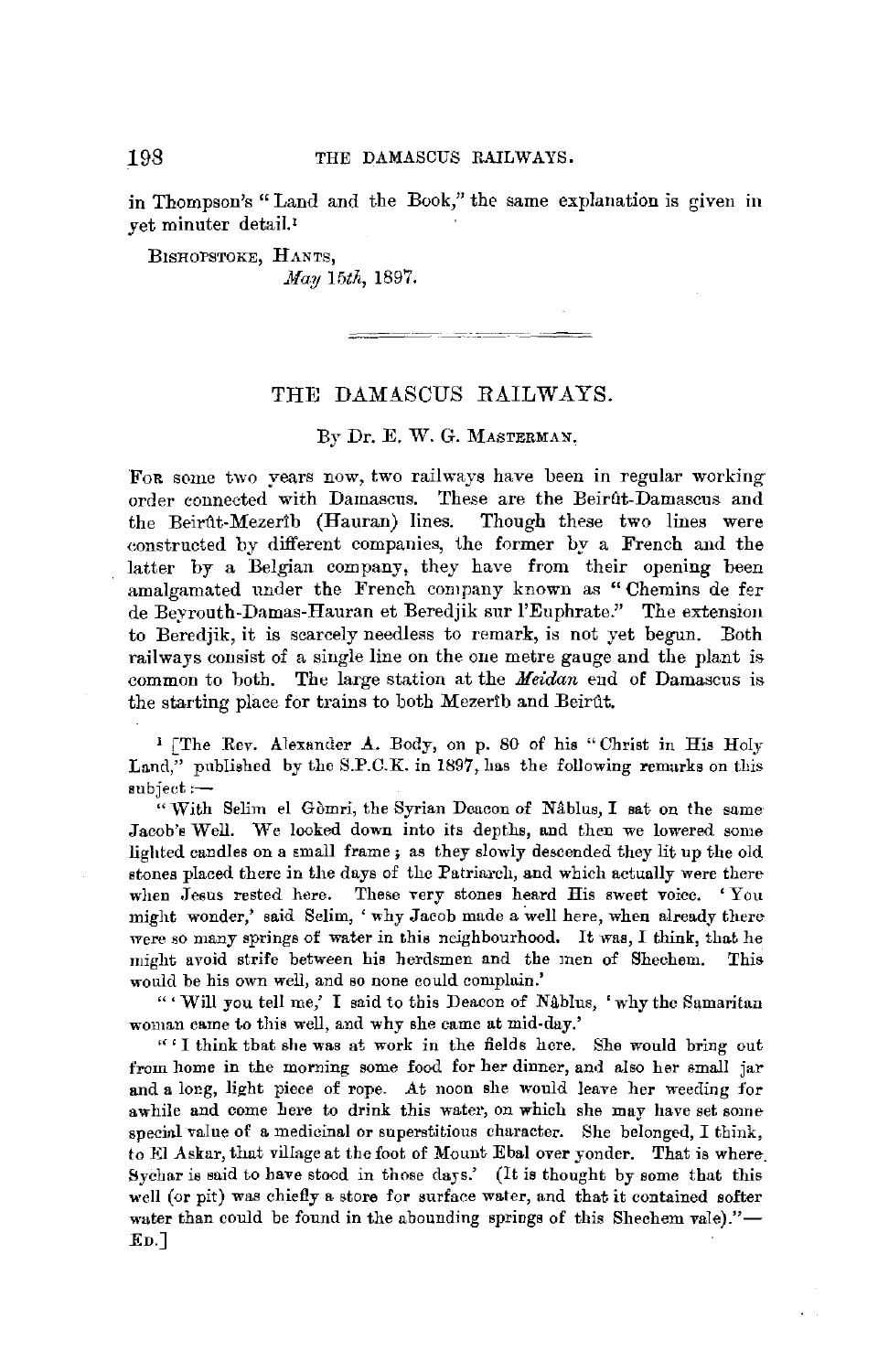The *Beirat-Damascus* line, commenced in 1891, is 147 kilometres long and has, including the termini, 25 stations. The quickest trains take a little over nine hours. The first section between *Beirat* and *.Mu'alakeh-Zahleh,* though only 56 kilometres long, includes by far the greater part of the engineering difficulties. Over a great part of this section, both in ascending and descending the Lebanon, the cog-wheel system known as the Aptor is used. That is, there is a rack in the middle of the permanent way composed of a double row of solid cast steel cogs into which the cogged wheels on the engine play. It is, I believe, the same system as that employed on the newly-opened Snowdon Railway. The sleepers throughout are of iron. Ascending the Lebanon with an average incline of 1 in 22·5, the line rises to a height of 4,877 feet, the steepest parts having an incline of 1 in 14. .At *'Lreyah* and also at *'Aleih*  difficult curves are avoided by running the train into a terminus and reversing the engine to the other end. At the steepest parts just before *'Areyah* and also at two points near the summit there are short tunnels. As the train commences to descend the eastern sides of the Lepanon, a magnificent panorama of the Buka'a opens before the traveller, with the Anti-Lebanon to the east and Hermon to the south. At *Mu'alakeha* halt of half an hour is made for lunch, which is served in the railway station in a satisfactory and expeditious way. From here onwards the line is an ordinary track, and an ordinary engine takes the train on while the special mountain engine returns, taking the train from Damascus. The heights of the Anti-Lebanon are avoided by turning to the north-west and making a detour through the narrow and tortuous *Wady Yahfufeh,* and then turning south along the *Zebdaney* Plain. After the Wady Yahfilfeh a great increase in speed is possible, and the last 60 kilometres is done in\_ two hours and twenty minutes. At the end of the *Zebdaney* Plain the train turns into the winding *Wady Barada,* where the rapid pace, combined with the frequent curves and the narrow gauge, often causes a disagreeable amount of rocking motion.

The route of the railway is exceedingly picturesque-much more so than the old *diligence* road. For the antiquarian the chief points of interest are the remains of the old Roman road with the Latin inscriptions, as well as the ancient tombs to be seen from the train as it passes the ancient site of Arbela just west of the present Suk Wady Barada station.

There are two services of passenger trains each way in the 24 hours : day trains leaving both termini at about 7, crossing at Mu'alakeh at noon and reaching their destinations about 4.30, and night trains carrying the mails and going somewhat slower. There are also two goods trains each way daily. There are three classes, the fares for the whole journey being about 20, 12, and 8 shillings respectively. The first class is provided with well-padded carriage equal to the first class on many Continental railways.

N